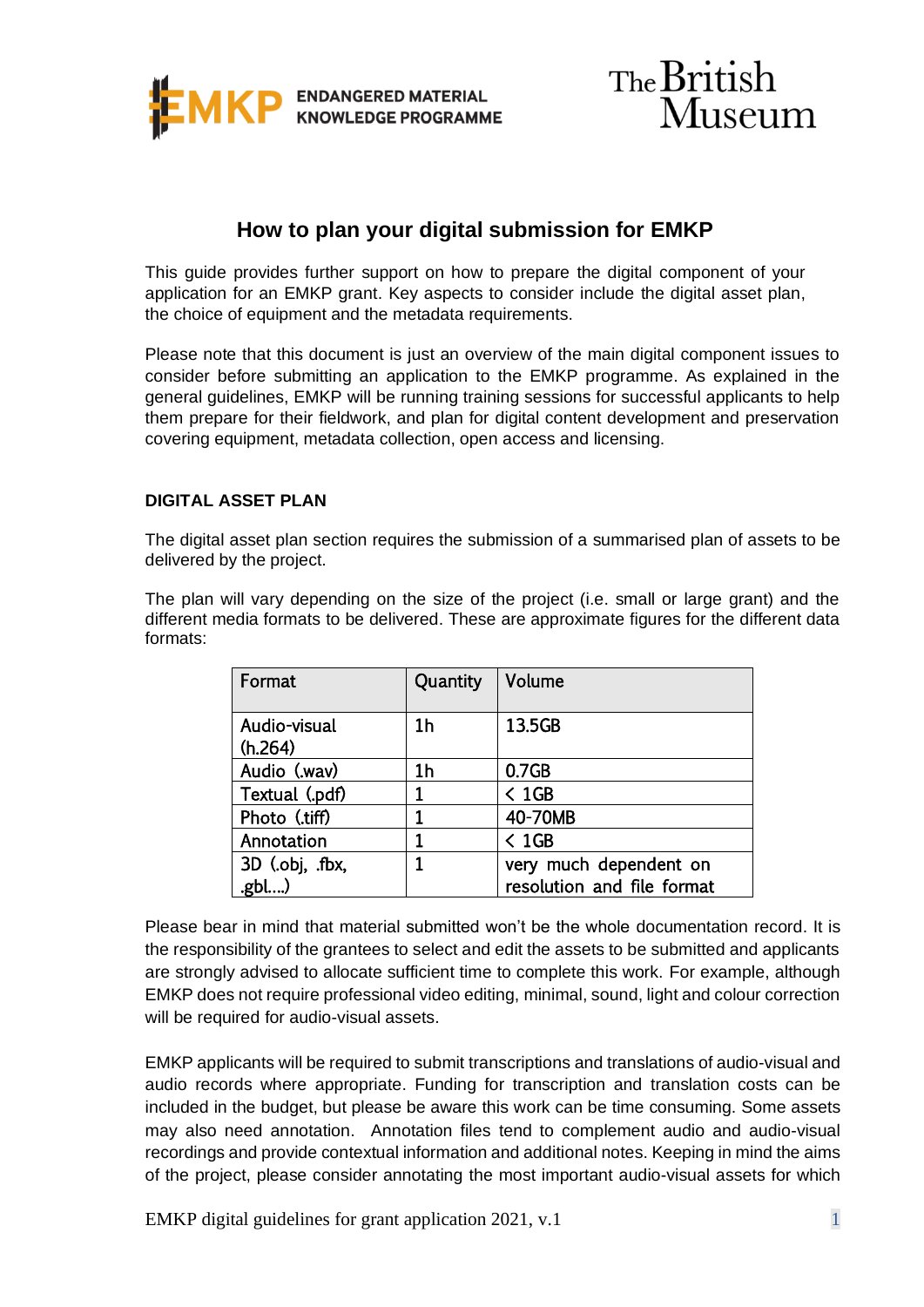

you can provide additional context and other information. For example, procedure films focused on actions/practice where there may be no verbal commentary. This may include background information, notes on gestures or comments about specific items/phrases/events in the recording, etc.

Below we provide some examples of data formats and volumes expected to be submitted by an EMKP project. However, bear in mind that these are only roughly estimated figures. The amount proposed should be specific to the project, based on the team's previous experience and the project's goals. The estimation has to be realistic and justifiable.

### **Scenario based examples of Digital Asset plans:**

#### **Small Grant**

Small Grants (1 year projects) would be expected to produce between 150 and 300 GB of data. For example, a small grant project may want to document the use and production of a specific cultural artefact. The documentation collected by this project may consist of a set of interviews and group discussions, the recording of the making process and use of the artefact, the translated and transcribed textual summaries of the interviews, photos of the whole process, details and communities involved, as well as other relevant field notes. A sample breakdown of the project's data plan could be as follows:

|                   | <b>Duration in</b> | Approximat   |                                        |
|-------------------|--------------------|--------------|----------------------------------------|
| <b>Type</b>       | h/Amount           | e size in GB | <b>Composition</b>                     |
|                   |                    |              | 3h of key informant interviews         |
| Audio-            |                    |              | 6 h of the making process              |
| visual            | 11h                | 150 GB       | 2h of group discussions                |
|                   |                    |              | 3.5h hours of interviews               |
| Audio             | 5h                 | 4 GB         | 1.5h of sounds from the workshop       |
|                   |                    |              | Field notes                            |
|                   |                    |              | <b>Sketches</b>                        |
| <b>Textual</b>    | 150 files          | 3 GB         | Interview transcripts                  |
|                   |                    |              | 100 photos of details of object        |
|                   |                    |              | 50 photos of the workshop              |
|                   |                    |              | 50 photos of making process            |
| <b>Photo</b>      | 350                | 30 GB        | 50 photos of use                       |
|                   |                    |              | Annotation of key informant interviews |
| <b>Annotation</b> | 10 files           | 1 GB         | Annotation of object making            |
| 3D                |                    |              |                                        |
| Other             |                    |              |                                        |

#### **Large Grant**

Large Grants (2 year projects) would be expected to produce up to 1TB of data. For example, a large grant project might want to record the construction and use of a specific ceremonial building. The documentation collected by this project may consist of a set of interviews, textual

EMKP digital guidelines for grant application  $2021$ , v.1 2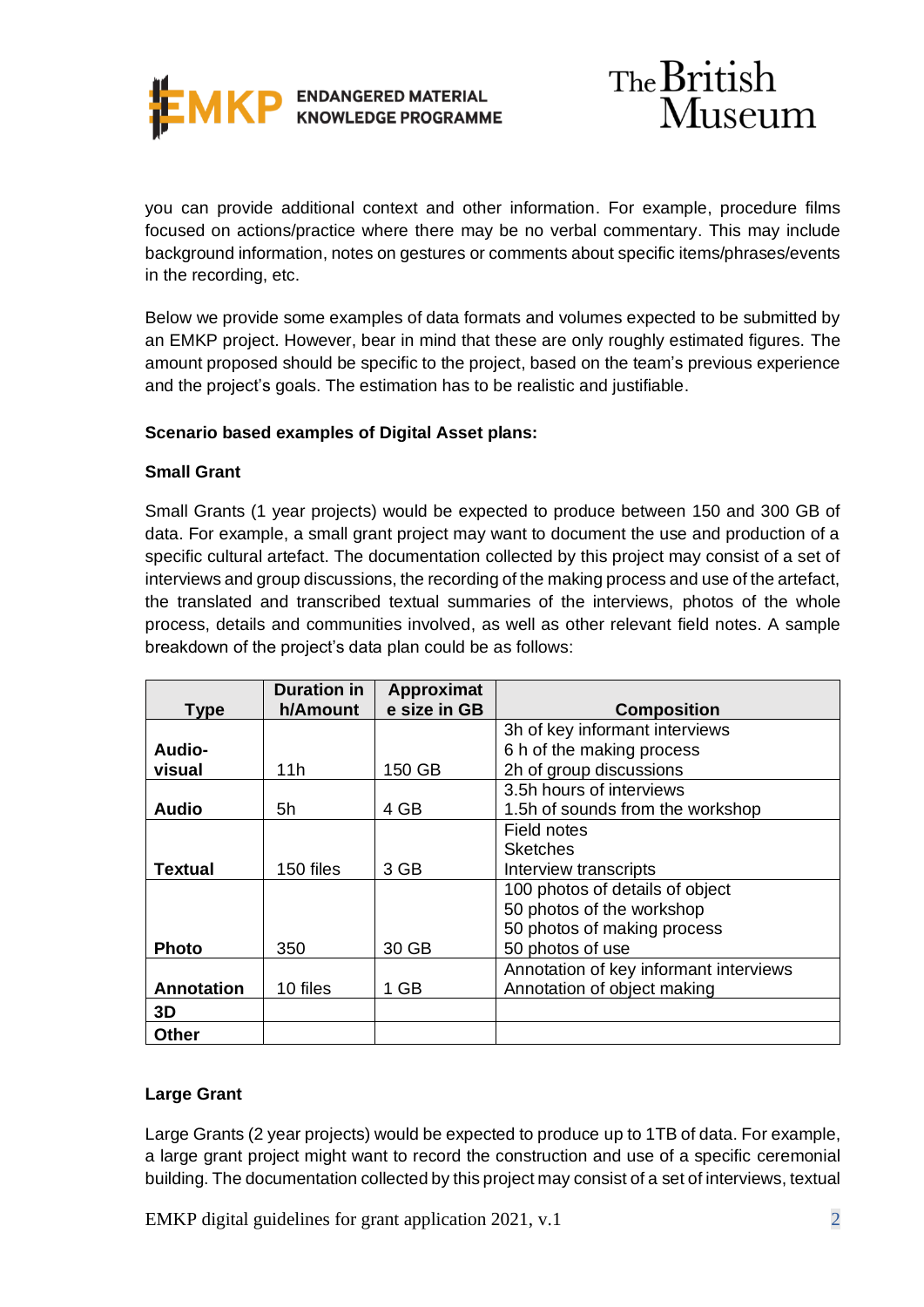

summaries of each interview, a video recording of the building construction and its use, photos of the whole process, details and communities involved, relevant field notes, a photogrammetric 3D model of the structure, and spatial data. A sample breakdown of the project's data plan could be as follows:

|                   | <b>Duration in</b> | Approximate |                                  |
|-------------------|--------------------|-------------|----------------------------------|
| <b>Type</b>       | h/Amount           | size in GB  | <b>Composition</b>               |
|                   |                    |             | 15h of key informant interviews  |
| Audio-            |                    |             | 10h of construction process      |
| visual            | 30h                | 400 GB      | 5h of ceremonies                 |
|                   |                    |             | 10h key informant interviews     |
| <b>Audio</b>      | 15h                | 10 GB       | 5h ceremonial chants             |
|                   |                    |             | Field notes                      |
|                   |                    |             | <b>Sketches</b>                  |
| <b>Textual</b>    | 100 files          | $<$ 1 GB    | Interview transcripts            |
|                   |                    |             | 300 photos of details of objects |
|                   |                    |             | 100 photos of community          |
|                   |                    |             | members                          |
|                   |                    |             | 100 photos of ceremonies         |
|                   |                    |             | 100 photos of resources and      |
| <b>Photo</b>      | 600                | 66 GB       | landscape                        |
|                   |                    |             | Annotation of key informant      |
|                   |                    |             | interviews                       |
| <b>Annotation</b> | 15 files           | $<$ 1 GB    | Annotation of object making      |
| <b>3D Models</b>  | 30                 | 2GB         |                                  |
|                   | 20 files           |             | 15 general maps of area          |
| <b>Other</b>      | geospatial         | $<$ 1 GB    | 5 maps of routes                 |

## **CHOOSING EQUIPMENT**

This section provides an overview of examples of equipment that you might want to consider for your EMKP projects. Equipment costs can be included in the budget. For more information on types of equipment you may need and their roles, please have a look at the [Introduction to Equipment](https://www.youtube.com/watch?v=kaqH6wPUGTM) video prepared by the EMKP team. Bear in mind however that your equipment and its functions may differ from the ones used here and that you will need to select equipment that fits your project goals. The below are just for guidance only and do not need to be followed. The costs may seem high, but remember that you may not need to buy all the equipment new– for example you could use your own laptop, or in many cases you may be able to borrow equipment from your host institution.

**Example 1** Equipment set for small teams – Approx. cost from new: £4400

- Mid-range gaming laptop (e.g. Asus ROG G513QE)
- Mid-range DSLR camera (e.g. Panasonic Lumix GH5)
- Extra lenses (e.g. 2x zoom lenses)
- Camera video tripod (e.g. Velbon DV-7000N)

EMKP digital guidelines for grant application  $2021$ , v.1  $\overline{3}$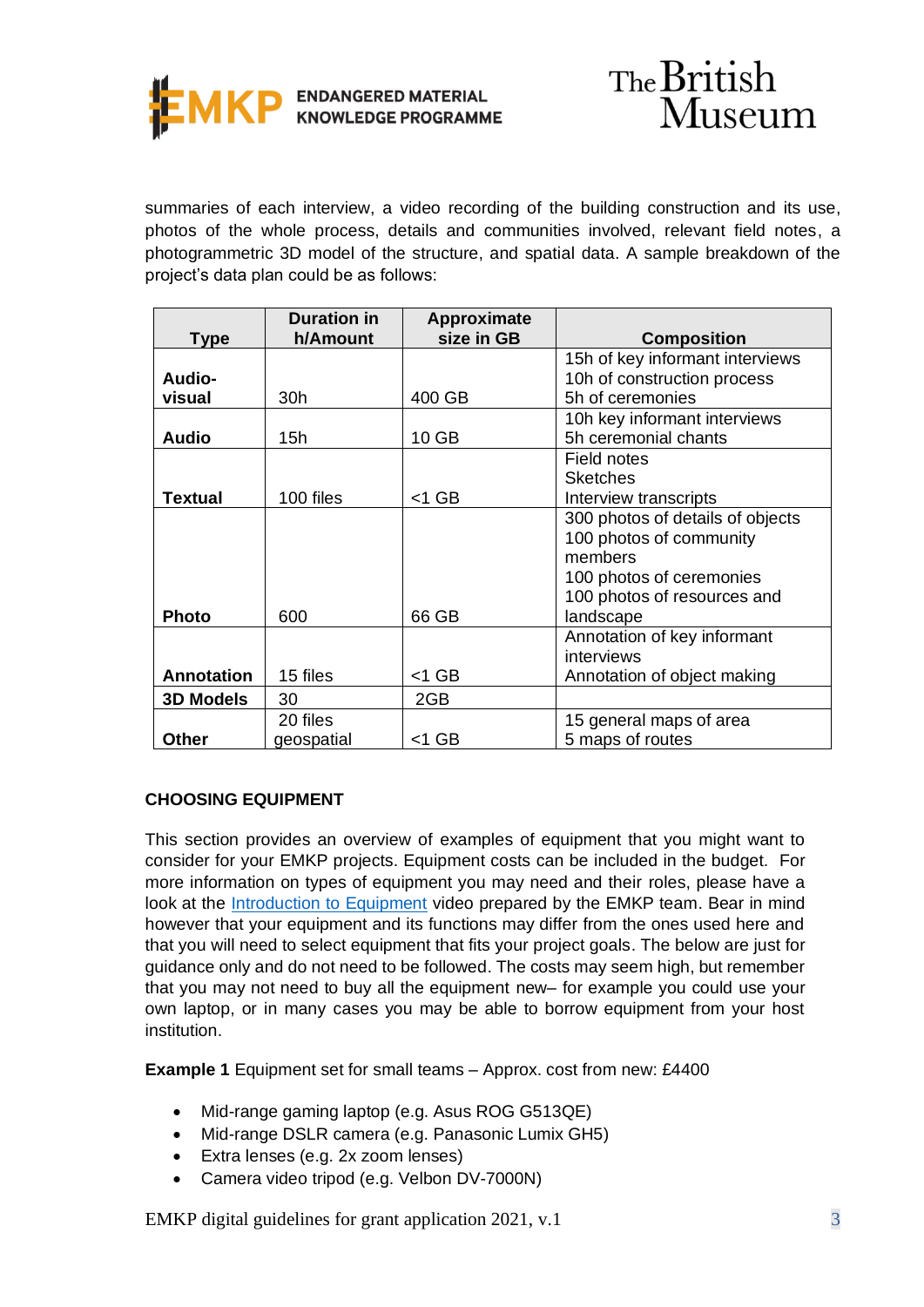

# The British Museum

- Portable audio recorder (e.g. Zoom H4n Pro)
- Lavalier microphones (e.g. Rode Lavalier GO)
- Shotgun microphone (e.g. Rode Video Mic Pro)
- Cable Headphones (e.g. Sennheiser HD 25 Light Headphones)
- Angle bracket to hold camera (e.g. Kaiser K1100 Folding Flash Bracket)
- 3x extra batteries
- Battery charger
- Extra Memory cards:
	- o (e.g. 64GB Lexar UHS II SDXC)
	- $\circ$  (e.g.16GB SDHC)
- Two External hard drives of 2TB of memory approx.

**Example 2** Equipment set for landscape-based projects – Approx. cost from new: £5200

- Mid-range gaming laptop (e.g. Asus ROG G513QE)
- Mid-range DSLR camera (e.g. Sony A7III camera)
- 1x standard zoom lens
- 1x wide-angle lens
- Action camera (e.g. Garmin VIRB 30)
- Camera video tripod (e.g. Velbon DV-7000N)
- Gimbal Stabilizer (e.g. WEEBILL LAB 3 axis Handheld)
- Chest strap mount for the camera (Garmin chest strap mount)
- Zoom lens (H1n)
- Shotgun microphone (e.g. Rode Video Mic Pro)
- Cable Headphones (e.g. Sennheiser HD 25 Light Headphones)
- 5x extra batteries
- Battery charger
- Extra Memory cards:
	- o (e.g. 4x 64GB Lexar UHS II SDXC memory card)
	- o (e.g. 3x 32GB SDHC memory card)
	- o (e.g. 2x 16GB SDHC memory card)
- Two External hard drives of 2TB of memory approx.

**Example 3** Equipment set for a large team with a large equipment budget – Approx. cost from new: £8000

- Laptop (e.g. Dell XPS 15 laptop)
- Camera (Sony A7III camera)
- Extra zoom lenses 2x
- Camcorder (e.g. Panasonic HC-VX980EB-K)
- Shoe adaptor for camcorder
- Camera video tripod (e.g. Velbon DV-7000N)
- Manfrotto Compact Advanced Aluminium Tripod
- Portable audio recorder (e.g. Zoom H4n Pro)
- Microphone Rode Lavalier GO

EMKP digital guidelines for grant application 2021, v.1 4